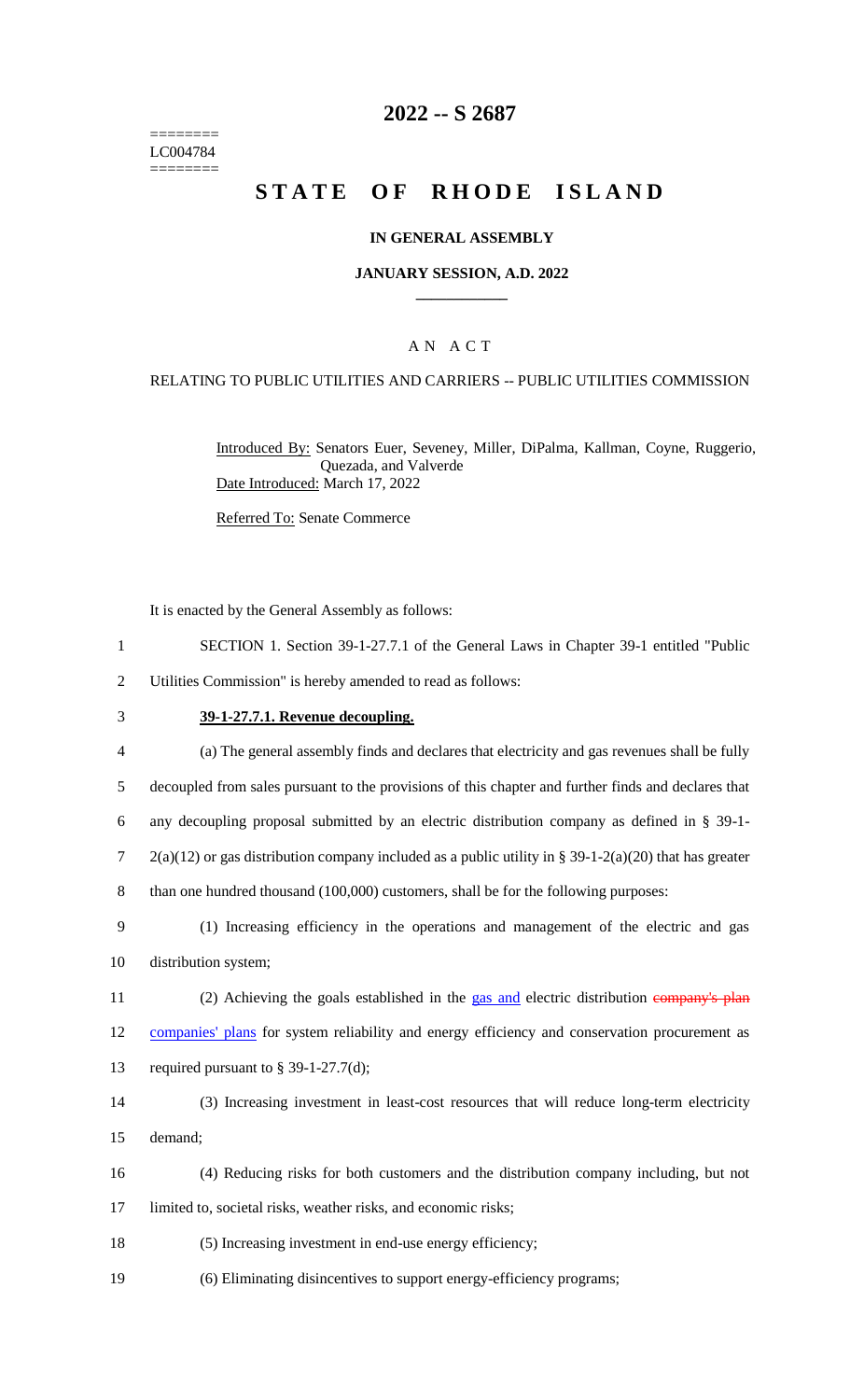- 
- (7) Facilitating and encouraging investment in utility infrastructure, safety, and reliability;
- and

 (8) Considering the reduction of fixed, recurring customer charges and transition to increased unit charges that more accurately reflect the long-term costs of energy production and 5 delivery-; and

(9) Eliminating incentives for connecting new customers to the gas distribution system.

 (b) Each electric distribution company as defined by § 39-1-2(a)(12) and gas distribution company included as a public utility in § 39-1-2(a)(20) having greater than one hundred thousand (100,000) customers shall file proposals at the commission to implement the policy set forth in 10 subsection (a) of this section. On or before December 1, 2022, each gas distribution company shall 11 file a new proposal consistent with all of the provisions of this chapter. The commission shall approve these proposals, provided they contain the features and components set forth in subsection (c) of this section, and that they are consistent with the intent and objectives contained in subsection 14 (a) of this section. Actions taken by the commission in the exercise of its ratemaking authority for 15 electric and gas rate cases shall be within the norm of industry standards and recognize the need to 16 maintain the financial health of the distribution company as a stand-alone entity in Rhode Island.

(c) The proposals shall contain the following features and components:

 (1) A revenue decoupling reconciliation mechanism that reconciles annually the revenue requirement allowed in the company's base distribution-rate case to revenues actually received for the applicable twelve-month (12) period; provided that the mechanism for gas distribution shall be 21 determined on a revenue-per-customer basis, in a manner typically employed for gas distribution companies in the industry by a method to be approved by the commission that shall provide for financial stability of the company and not create a financial incentive to connect new customers to 24 the gas distribution system. Any revenues over-recovered or under-recovered shall be credited to, or recovered from, customers, as applicable; and

 (2) An annual infrastructure, safety, and reliability spending plan for each fiscal year and an annual rate-reconciliation mechanism that includes a reconcilable allowance for the anticipated capital investments and other spending pursuant to the annual pre-approved budget as developed in accordance with subsection (d) of this section.

 (d) Prior to the beginning of each fiscal year, gas and electric distribution companies shall consult with the division of public utilities and carriers regarding their infrastructure, safety, and reliability spending plan for the following fiscal year, addressing the following categories:

- (1) Capital spending on utility infrastructure;
- (2) For electric distribution companies, operation and maintenance expenses on vegetation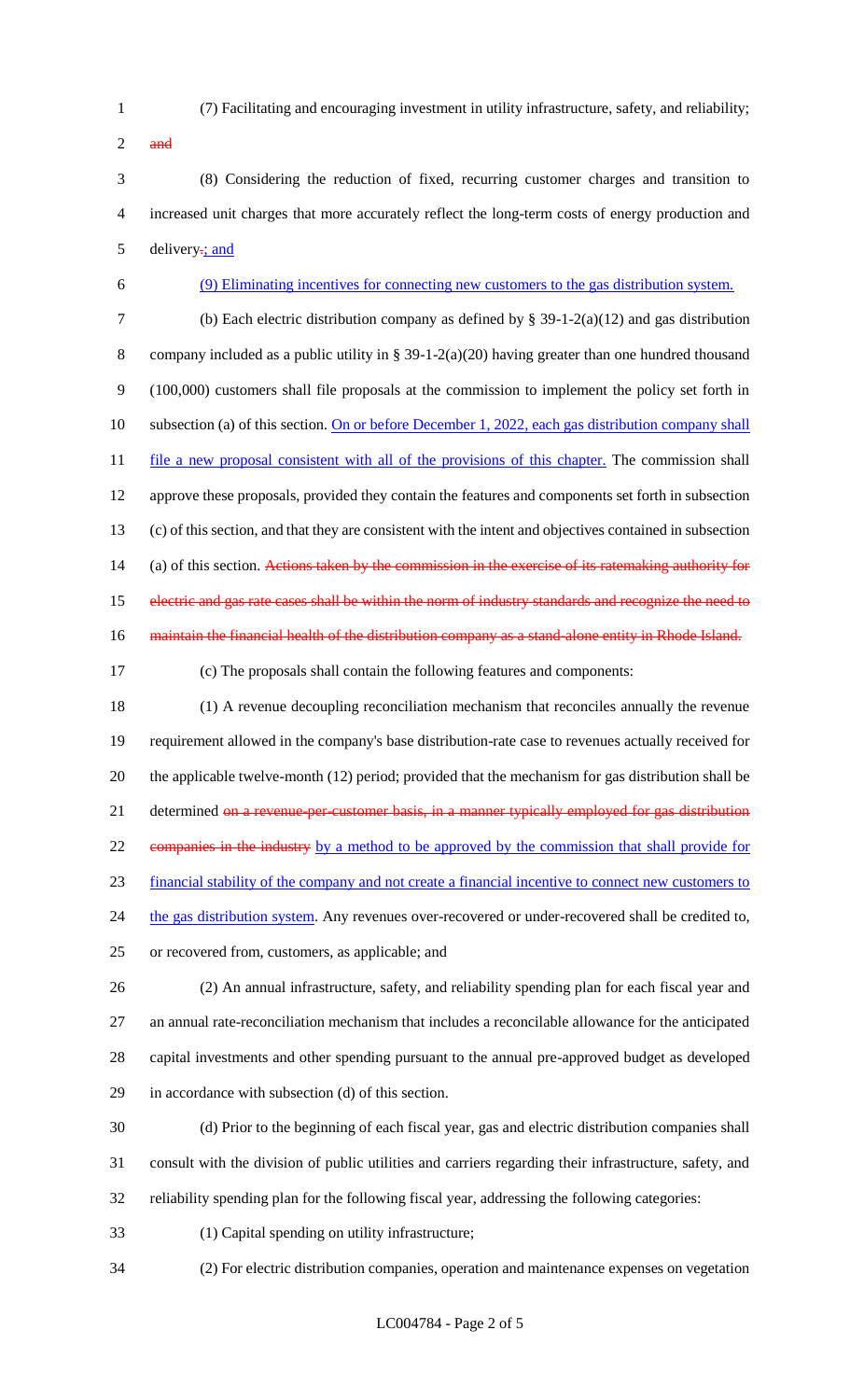management;

 (3) For electric distribution companies, operation and maintenance expenses on system inspection, including expenses from expected resulting repairs; and

 (4) Any other costs relating to maintaining safety and reliability that are mutually agreed upon by the division and the company.

 The distribution company shall submit a plan to the division and the division shall cooperate in good faith to reach an agreement on a proposed plan for these categories of costs for the prospective fiscal year within sixty (60) days. To the extent that the company and the division mutually agree on a plan, such plan shall be filed with the commission for review and approval within ninety (90) days. If the company and the division cannot agree on a plan, the company shall file a proposed plan with the commission and the commission shall review and, if the investments and spending are found to be reasonably needed to maintain safe and reliable distribution service over the short and long term, approve the plan within ninety (90) days.

 (e) The commission shall have the following duties and powers, in addition to its existing authorities established in this title:

 (1) To maintain reasonable and adequate service-quality standards, after decoupling, that are in effect at the time of the proposal and were established pursuant to § 39-3-7.

 (2) The commission may exclude the low-income rate class from the revenue decoupling reconciliation-rate mechanism for either electric or gas distribution. The commission also may exclude customers in the large commercial and industrial rate class from the gas-distribution mechanism.

 (3) The commission may adopt performance incentives for the electric distribution company that provide a shared-savings mechanism whereby the company would receive a percentage of savings realized as a result of achieving the purposes of this section while the remaining savings are credited to customers.

 (4) The commission shall review and approve, with any necessary amendments, performance-based, energy-savings targets developed and submitted by the Rhode Island energy efficiency and resources management council. The performance-based targets shall also be used as a consideration in any shared-savings mechanism established by the commission pursuant to subsection (e)(3) of this section.

 (f) The Rhode Island energy efficiency and resources management council shall propose performance-based, energy-savings targets to the commission no later than September 1, 2010. The targets shall include, but not be limited to, specific energy kilowatt-hour savings overall and peak-demand savings for both summer and winter peak periods expressed in total megawatts as well as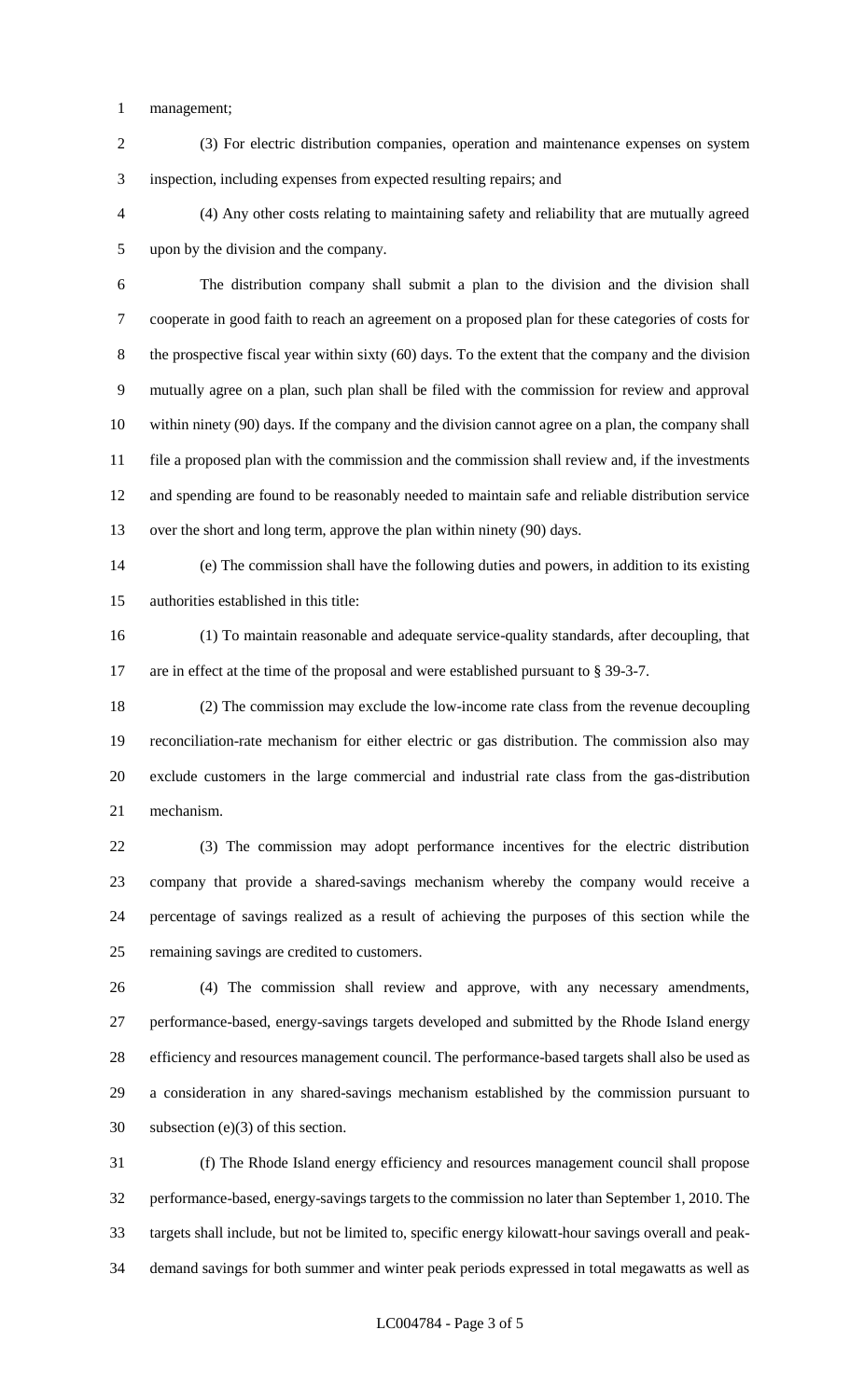appropriate targets recommended in the opportunities report filed with the commission pursuant to § 39-1-27.7(d)(3). The council shall revise, as necessary, these targets on an annual basis prior to the reconciliation process established pursuant to subsection (c) of this section and submit its revisions to the commission for approval.

 (g) Reporting. Every electric distribution company, as defined in subsection (a) of this section, shall report to the governor, general assembly, division of public utilities and carriers, and public utilities commission on or before September 1, 2012. The report shall include, but not be limited to, the following elements:

- (1) A comparison of revenues from traditional rate regulation and how the revenues have differed as part of an approved decoupling structure;
- (2) A summary of how the company is achieving the performance-based targets that may 12 have been adopted pursuant to subsection (e)(4) of this section;
- (3) A summary of any shared savings the company may have received pursuant to the 14 performance incentives authorized in subsection (e)(3) of this section;
- (4) A summary of how the company is achieving the service-quality standards required in
- 16 subsection (e)(1) of this section;
- (5) An overview of how decoupling is impacting revenue stabilization goals that have
- resulted from decoupling; and
- (6) A summary of any customer education programs provided.
- SECTION 2. This act shall take effect upon passage.

======== LC004784 ========